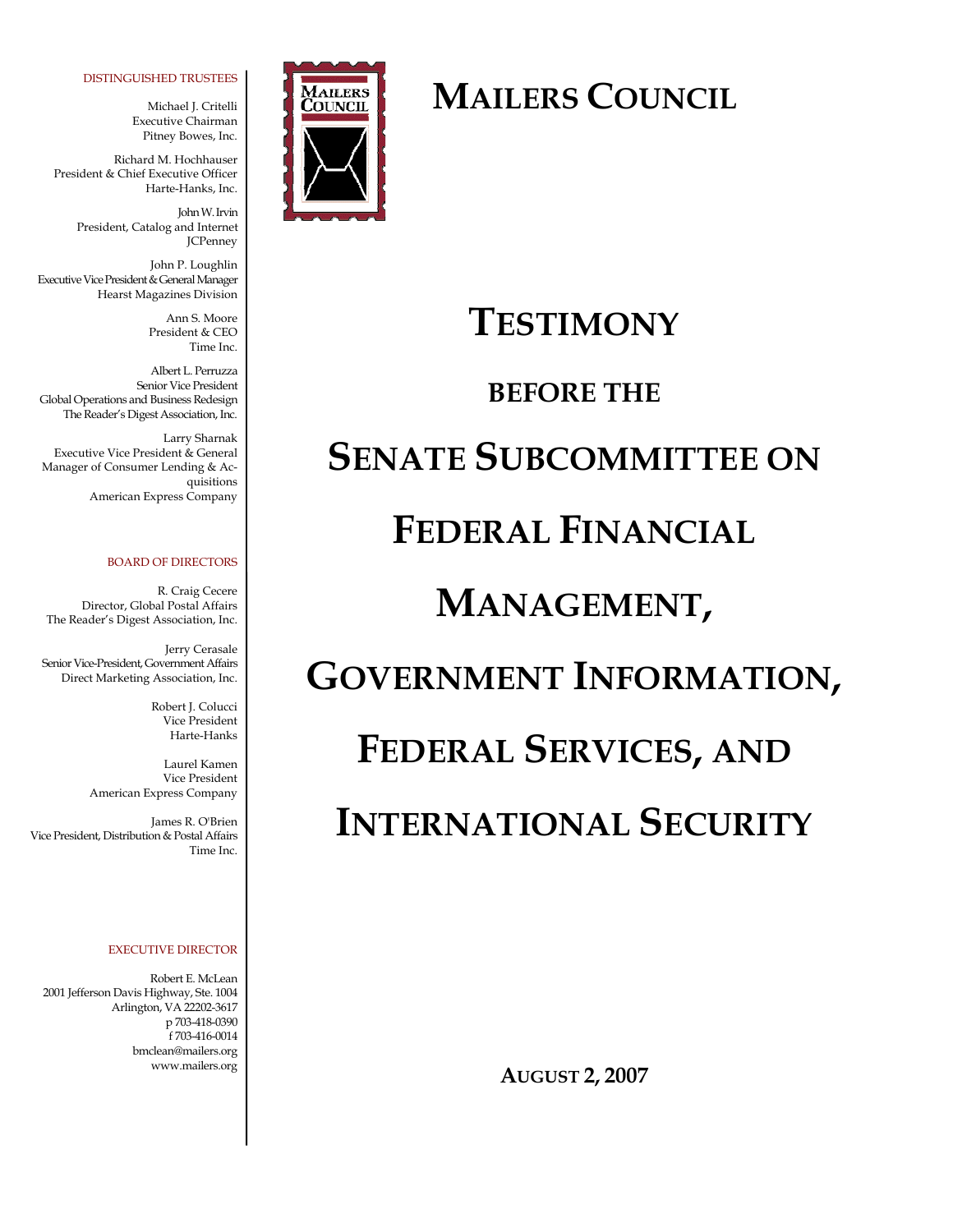#### **TESTIMONY OF**

#### **ROBERT E. MCLEAN, CAE**

#### **ON BEHALF OF THE**

#### **MAILERS COUNCIL**

Good afternoon, Mr. Chairman, and members of the subcommittee. The Mailers Council appreciates the opportunity to testify on postal issues. My name is Bob McLean, and for the past decade I have been the Council's executive director.

### **BACKGROUND**

The Mailers Council is the largest group of mailers and mailing associations in the nation. We represent for-profit and nonprofit mailers (large and small) that use the United States Postal Service to deliver correspondence, publications, parcels, greeting cards, advertising, and payments. Collectively the Council accounts for approximately 70% of the nation's mail volume.

The Mailers Council believes that the Postal Service can be operated more efficiently, supports efforts aimed at containing postal costs, and has the ultimate objective of lower postal rates without compromising service.

We welcome this opportunity to testify on the Postal Service's creation of delivery service standards and performance measurement systems. We also comment on plans for closing and consolidating postal facilities.

#### **DELIVERY SERVICE STANDARDS AND PERFORMANCE MEASUREMENT SYSTEMS**

The need for delivery service standards and new measurement systems are exceptionally important issues for the Mailers Council, whose members include corporations, nonprofit organizations and major mailing associations that collectively account for approximately 70% of the nation's mail volume. Delivery service standards and performance measurement systems were issues of singular importance to mailers who lobbied for their inclusion in the Postal Accountability and Enhancement Act (PAEA), the postal reform bill signed into law last December. Whatever differences mailers may have had on other sections of the bill, our members were, and are, unified in their support for standards and a meaningful performance measurement system.

A number of our members have submitted class-specific comments to the Postal Regulatory Commission on the topic of delivery standards. As an organization whose members encompass every mail class, our comments will be more general and reflect areas of concern shared by the majority of our members.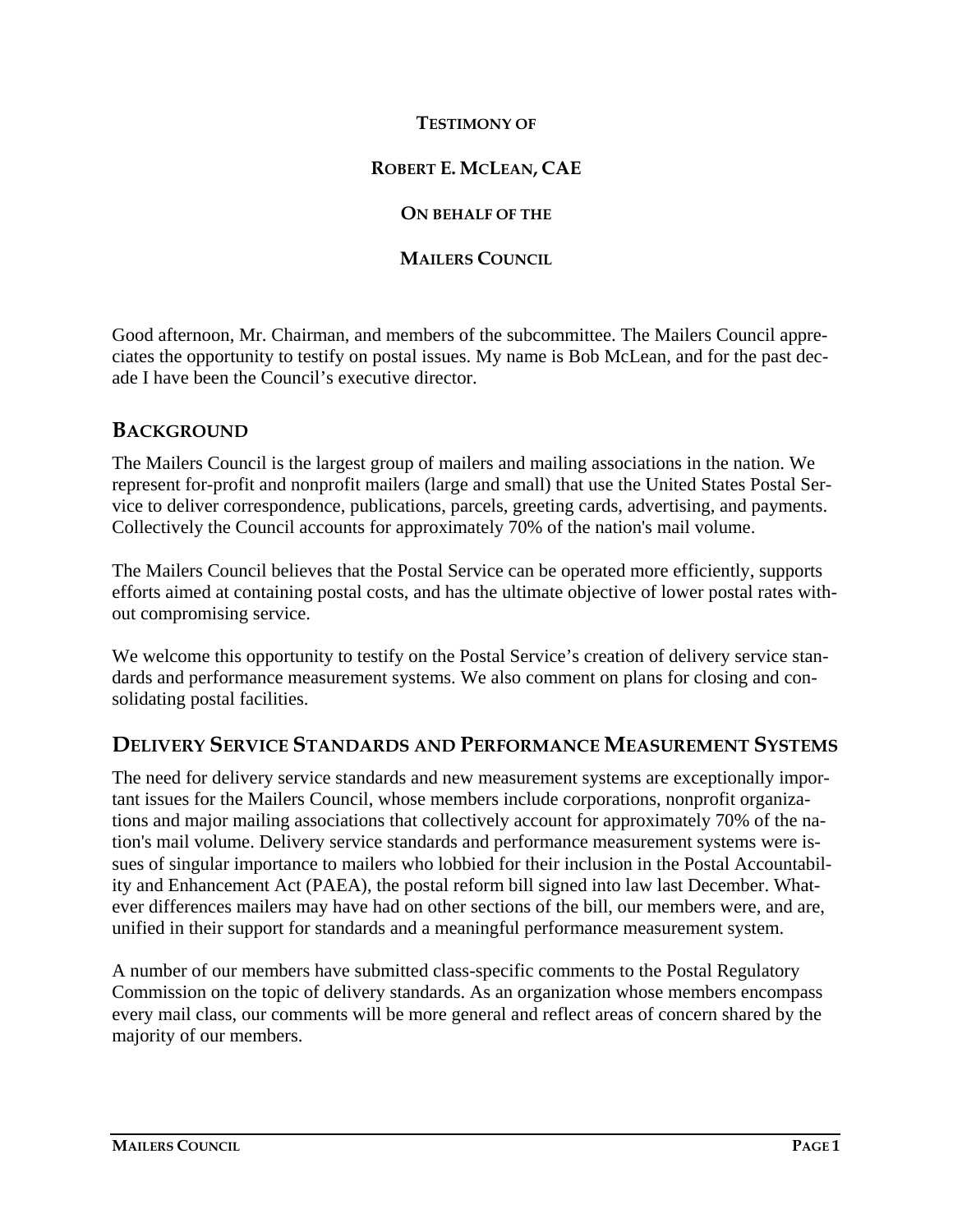There are several reasons why mailers are so interested in new delivery standards. For example, many mail classes the Postal Service has delivery guidelines, not standards, and its measurement systems fail to measure the type of mail that comprises most of the volume it delivers.

Although Title 39 USC directs the Postal Service to operate like a business, in this area the Postal Service is doing quite the opposite. Private sector companies—including postal competitors—would not conceive of functioning without standards for one fundamental reason: Setting standards and measuring the organization's success in achieving them make the organization better. Only by measuring performance can an organization, whether in the public or private sector, identify where problems exist—and then correct them, and reward managers for their improvements.

As problematic, current postal measurement systems monitor general attitudes of individual postal customers and the Postal Service's success in delivering their mail, typically single-piece letters and cards. This approach monitors only one category of mail and overlooks mail sent by companies that produce more than two-thirds of postal revenue.

We believe that creating new delivery service standards and performance measurement systems can be done in a way that will satisfy mailers for four reasons.

First, because of improvements in the technology found at every postal mail processing facility, we believe that much of the data needed to determine delivery performance already exists. The Postal Service may, in fact, already be collecting much of it, although failing to share the data with its customers.

Second, data collection for delivery measurement in classes that affect most of the Postal Service's largest mailers can be developed without large new expenses. It is true that the current measurement systems (External First-Class Measurement System and the Customer Satisfaction Index) are costly. However, that cost occurs because a third-party vendor must be engaged to collect the data. We believe the Postal Service could collect, and in most cases already is collecting, the data mailers need, using its own systems.

Third, if there are additional costs they would be due to additional work created for postal employees. Such costs, however, would be an insignificant portion of the postal budget.

Fourth, mailers will dedicate time to working with the Postal Service to design a process for setting performance standards and measuring the Postal Service's success in meeting them because such processes will help management improve its efficiency. That efficiency, in turn, will help hold down postage rates.

Of course, one of the biggest reasons why some postal officials are concerned with new delivery standards is that once set, mailers would expect them to be met. We recognize that consistently meeting delivery standards creates numerous operational challenges for postal managers. Meeting standards could be especially difficult in high-growth areas, where postal managers already struggle to add thousands of new deliveries annually. But without reliable, consistent deliv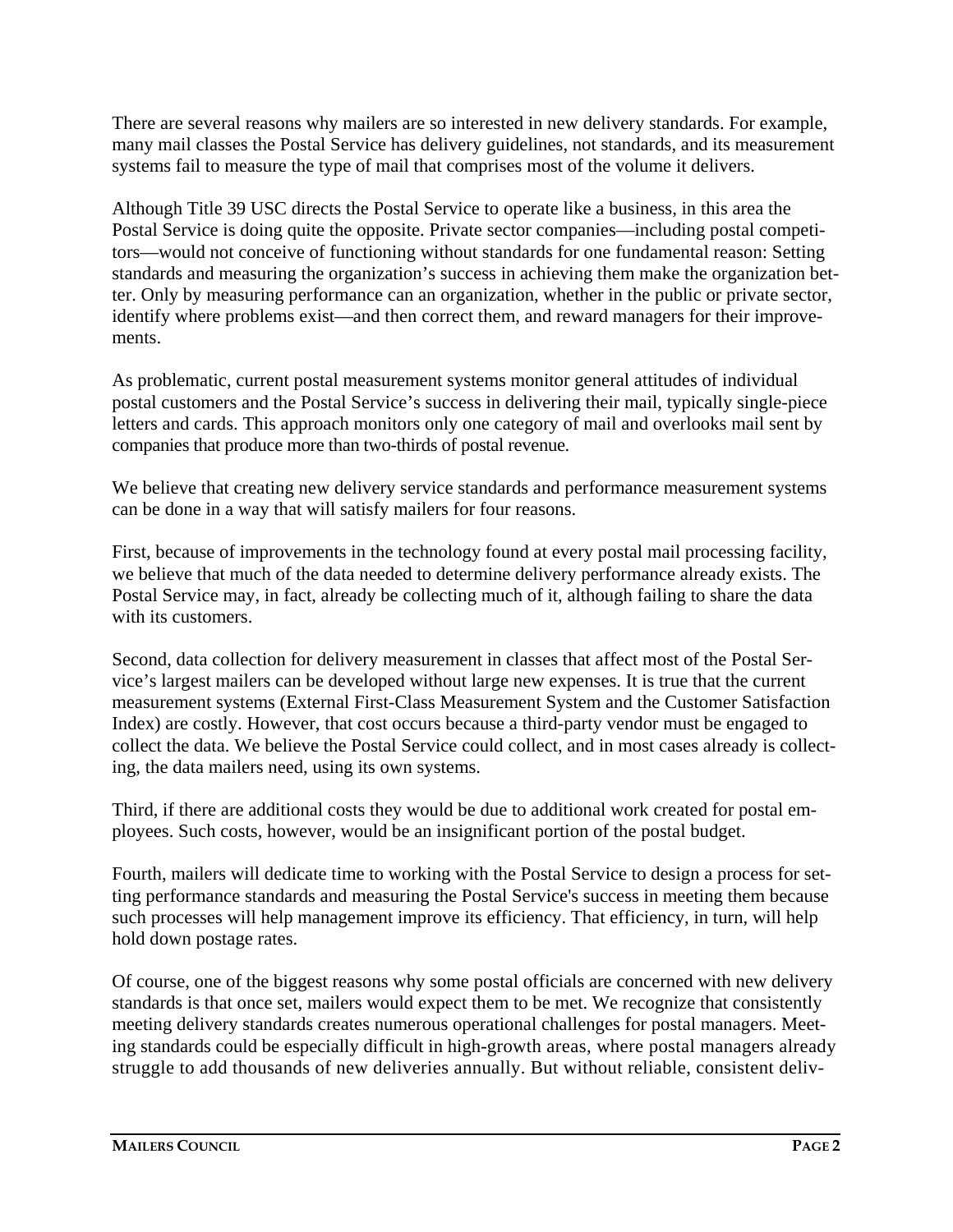ery, mailers who have the option of using alternative media, or alternative delivery means, will leave the postal system—permanently.

Now that you can appreciate the importance of these issues to our members, let me next focus on the features we expect to see in new delivery standards and performance measurement systems.

Many of our members are working with the Postal Service on delivery service standards as members of the Mailers Technical Advisory Committee, or MTAC. In those meetings our members have told postal officials that regardless of the class of mail under discussion, we need standards that are realistic and reliable. We also have emphasized the need to avoid lowering existing service standards in any significant way. We may agree on limited service changes, but will strongly oppose major downward service redefinitions without independent review.

Once the Postal Service establishes new delivery service standards, we look forward to new and more complete reporting of delivery performance. Mailers are interested in both the speed and consistency of delivery, so we need a system that will tell us if the Postal Service is achieving both goals.

More specifically, new delivery performance reports must have several qualities, none more important than timeliness. Infrequent performance reports handicap mailers from protecting themselves by changing their mail entry times or locations, and allow regional service problems to evade public scrutiny.

The data must be detailed by geographic location. Moreover, the performance reports should indicate not only the average time for mail delivery between two points, but the distribution of the variance from standard for the portion of the mail that is delivered late (sometimes referred to as the "tail of the mail").

We understand that there may be situations where high growth or other factors temporarily skew postal performance. Absent these situations, which we believe represent a small percentage of all postal operations, mailers deserve to know if they are receiving the service for which they are paying. Today, no business can succeed without measurement systems. We believe the same approach must be taken by postal managers.

The Mailers Council opposes the concept of fining the Postal Service should it fail to meet delivery standards. Because the Postal Service receives 100% of its revenue from mailers, the imposition of a fine would actually be a fine on mailers. There are better forums for addressing such problems, most notably oversight hearings such as this one.

The Postal Service's Board of Governors must encourage creation of new executive compensation systems that reflect senior management's ability to meet those standards. These systems must offer greater compensation where consistent, on-time delivery is met. The PAEA has given the Postal Service some additional and much-needed latitude in the way it compensates its managers. We strongly encourage the Board of Governors to use the results of any new performance measurement system in determining who will receive the additional compensation the PAEA makes possible.